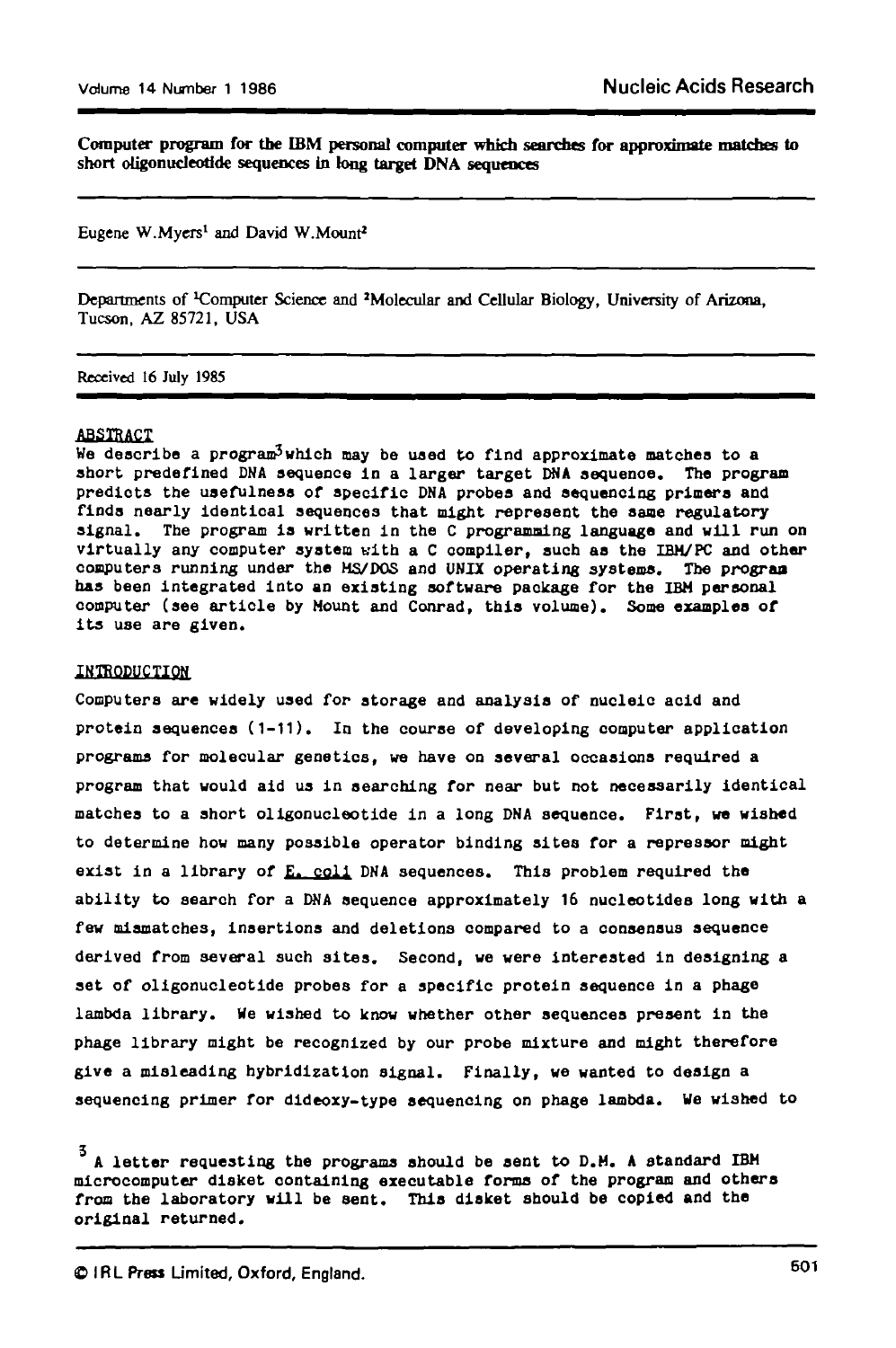**know whether the primer would hybridize to other phago sequences similar to the target sequence and would therefore give two or more superimposed sequences. While we were not able to determine the functional significance of near matches in the target sequence to the test sequence, it was useful to find sequences which differed from the te3t DNA pattern in a few positions by a small number of mismatches, deletions, additions or a combination of a small number of such changes. For the above purposes and related ones, we designed the program described below.**

**The program basically solves the approximate pattern matching problem which may be formally stated as follows: Given the pattern string P[1..M], subjeot string S[1..N], and distance threshbold D <= M, does S contain a substring whose edit distance from P is <= D? For the biological problem under consideration, M is ouch smaller than N (e.g. 30 versus 50,000 nucleotides) and D is a small integer in the range 0 to 10.**

# **ALQOBITHMIC HETBOD**

**Two approaches have been used to solve the approximate pattern matching problem. The first method attributable to Sellers (12) employs a simple variation on the dynamio programming solution of Needleman and Wunsch (13) for the sequence alignment problem. Without refinement, it requires time to execute proportional to the product of M and N, designated 0(NH), where N is the length of the subjeot string and H is the length of the pattern. A later method by Ukkonen (14) first builds a finite automaton recognizing all strings distance D or less from the pattern in a preprocessing step and then in 0(N) time applies it to the subjeot string. Unfortunately, constructing the finite automaton takes time proportional to the produot of H and the**  $min_{\text{min}}$  of  $3^{\text{H}}$  and  $\text{H}^{\text{D}}$ , designated as  $0(\text{Mm1n}(3^{\text{H}}\text{F})))$ , and slightly less space. **Thus, while the scanning phase is very fast, the preprocessing step is prohibitively expensive except for very small choices of pattern length and distance threshhold. This characteristic, combined with the fact that Sailer's approach can be refined to use only O(ND) time on average, motivated the authors to choose the dynamic programming approaoh. This decision was further necessitated by the limited memory capacity and performance of personal oomputers such aa the IBM/PC.**

**Sellers (12) gives an C(NM) dynamic programming algorithm where N is the length of a subject string S[1..N] and H is the length of the pattern P[1..H]. It oomputes an (H+1) by (H+1) matrix d[i,J], 1 in [0,N] and J in**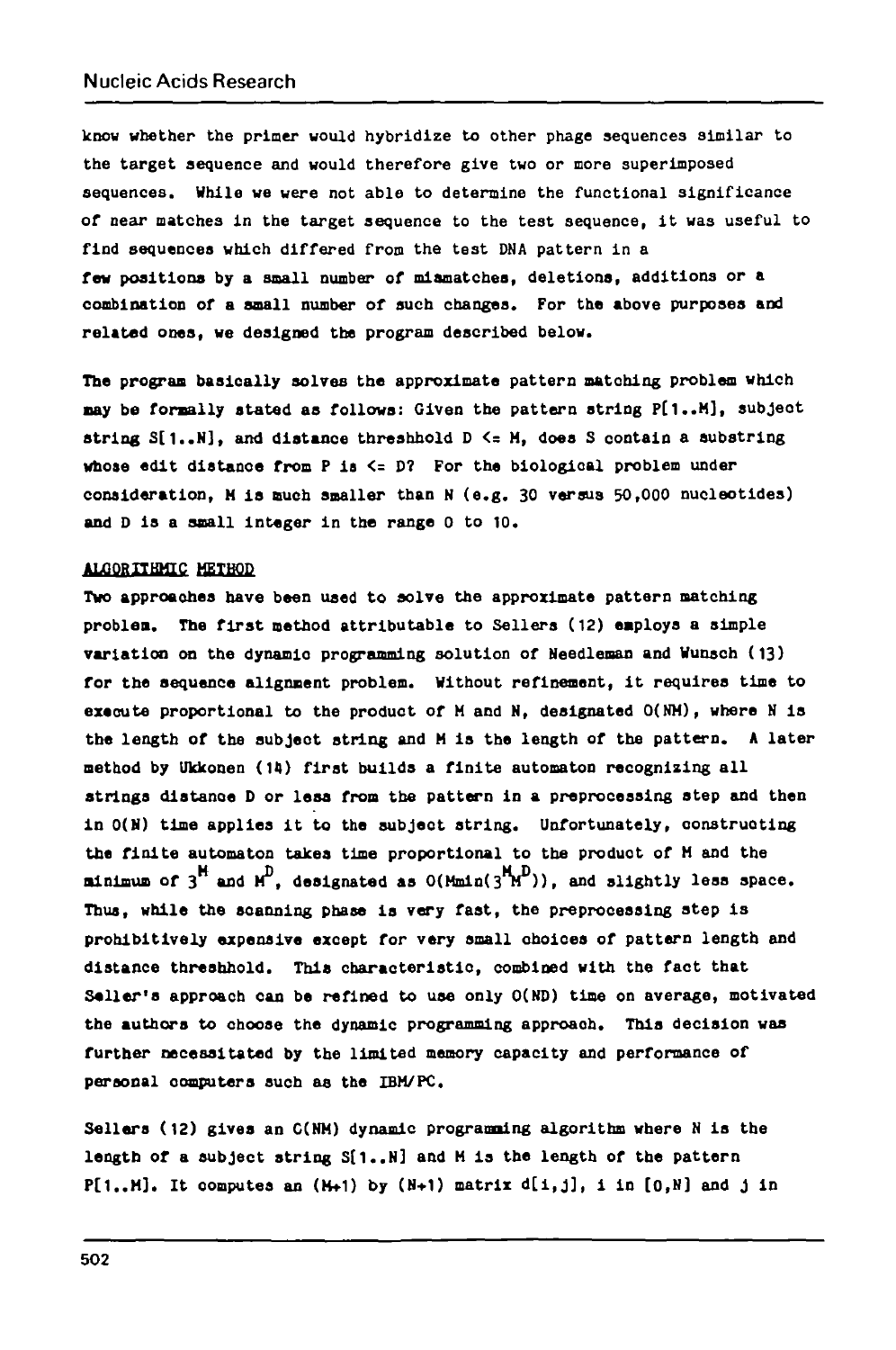**[0,H], wbere d[i,j] is tbs smallest dlstanoe between the prefix P[1..J] and a** substring of S ending at position i. The dynamic programming recurrence **defining d[i,J] can be deduced to be:**

d[i,j] = 
$$
\begin{bmatrix} 0 & \text{if } j = 0 \\ \vdots & \vdots \\ d[i-1,j-1] & \text{if } i = 0 \end{bmatrix}
$$
  
\n $\begin{bmatrix} d[i-1,j-1] & \text{if } i,j > 0 \text{ and } S[i] = P[j] \\ \vdots & \vdots \\ d[i,j-1], d[i-1,j], d[i-1,j-1]) + 1 & \text{otherwise} \end{bmatrix}$ 

**This matrix oan be computed column by colunn starting with the oolumn given by the i=0 clause of the recurrence. The existence of an approximate match oan thus be determined in O(NH) time and 0(M) spaoe by oomputing each column d[i,\*] in sequenoe and checking if d[l,M] is less than or equal to D.**

**Seller's algorithn does more work than is aotually needed to solve the approximate string matching problem since it coaputes for eaoh position 1 in S, the smallest edit distance between the pattern P and a substring of S ending at position i. It is only necessary to determine those entries of the matrix d that are less than or equal to D and to report an affirmative outcome when suoh an entry lies in row M of a given column. Thus, it suffices to retain for each column i, only those entries up to row k where k** is such that  $d[i,m] > D$  for all  $m > k$ . The recurrence for d guarantees that **d[i+1,m] > D for all a > k+1. Thus, to compute the relevant portion of oolumn i+1 it suffices to compute those entries through row k+1 and then discard those in rows k+1, k, k-1, etc. until an entry less than or equal to D is encountered. Figure 1 below illustrates the matrix d and the portions of d that need to retained and/or computed when D = 1.**

**Suppose that the symbols of the pattern and subjeot strings are randomly and independently chosen and each symbol is chosen with uniform probability 1/4**

|   |                               |                                                                                                                                                                                                                                                                                                                                                     |                |  |                    | A C G A T T A G C C                                                |  |  |                            |                                                                        |
|---|-------------------------------|-----------------------------------------------------------------------------------------------------------------------------------------------------------------------------------------------------------------------------------------------------------------------------------------------------------------------------------------------------|----------------|--|--------------------|--------------------------------------------------------------------|--|--|----------------------------|------------------------------------------------------------------------|
|   |                               |                                                                                                                                                                                                                                                                                                                                                     |                |  |                    | $0\quad 0\quad 0\quad 0\quad 0\quad 0\quad 0\quad 0\quad 0\quad 0$ |  |  | Retained entries above --- |                                                                        |
|   |                               |                                                                                                                                                                                                                                                                                                                                                     |                |  |                    |                                                                    |  |  |                            | $A$ 1 0 1 1 0 1 1 0 1 1 1 (or see if lines coincide)                   |
|   | 드드크                           |                                                                                                                                                                                                                                                                                                                                                     |                |  |                    |                                                                    |  |  |                            |                                                                        |
|   |                               |                                                                                                                                                                                                                                                                                                                                                     |                |  |                    |                                                                    |  |  |                            | $1 \t2 \t1 \t1 \t2 \t1 \t0 \t1 \t1 \t2 \t2$ Computed entries above === |
|   |                               | $\overline{z}$ = $\overline{z}$ = $\overline{z}$ = $\overline{z}$ = $\overline{z}$ = $\overline{z}$ = $\overline{z}$ = $\overline{z}$ = $\overline{z}$ = $\overline{z}$ = $\overline{z}$ = $\overline{z}$ = $\overline{z}$ = $\overline{z}$ = $\overline{z}$ = $\overline{z}$ = $\overline{z}$ = $\overline{z}$ = $\overline{z}$ = $\overline{z}$ = |                |  |                    |                                                                    |  |  |                            |                                                                        |
|   | A 3 2 2 2 2 2 2 1 1 1 2 2 2 3 |                                                                                                                                                                                                                                                                                                                                                     |                |  |                    |                                                                    |  |  |                            |                                                                        |
|   |                               |                                                                                                                                                                                                                                                                                                                                                     | <b>SESSEER</b> |  | <b>EDR APPLIED</b> |                                                                    |  |  |                            |                                                                        |
| G | 4 3 3 2 3 2 2 2 1 2 2 3       |                                                                                                                                                                                                                                                                                                                                                     |                |  |                    |                                                                    |  |  |                            |                                                                        |
|   |                               |                                                                                                                                                                                                                                                                                                                                                     |                |  |                    |                                                                    |  |  |                            |                                                                        |

**FIGURE 1: Matrix d, retained portions, and computed portions when Del.**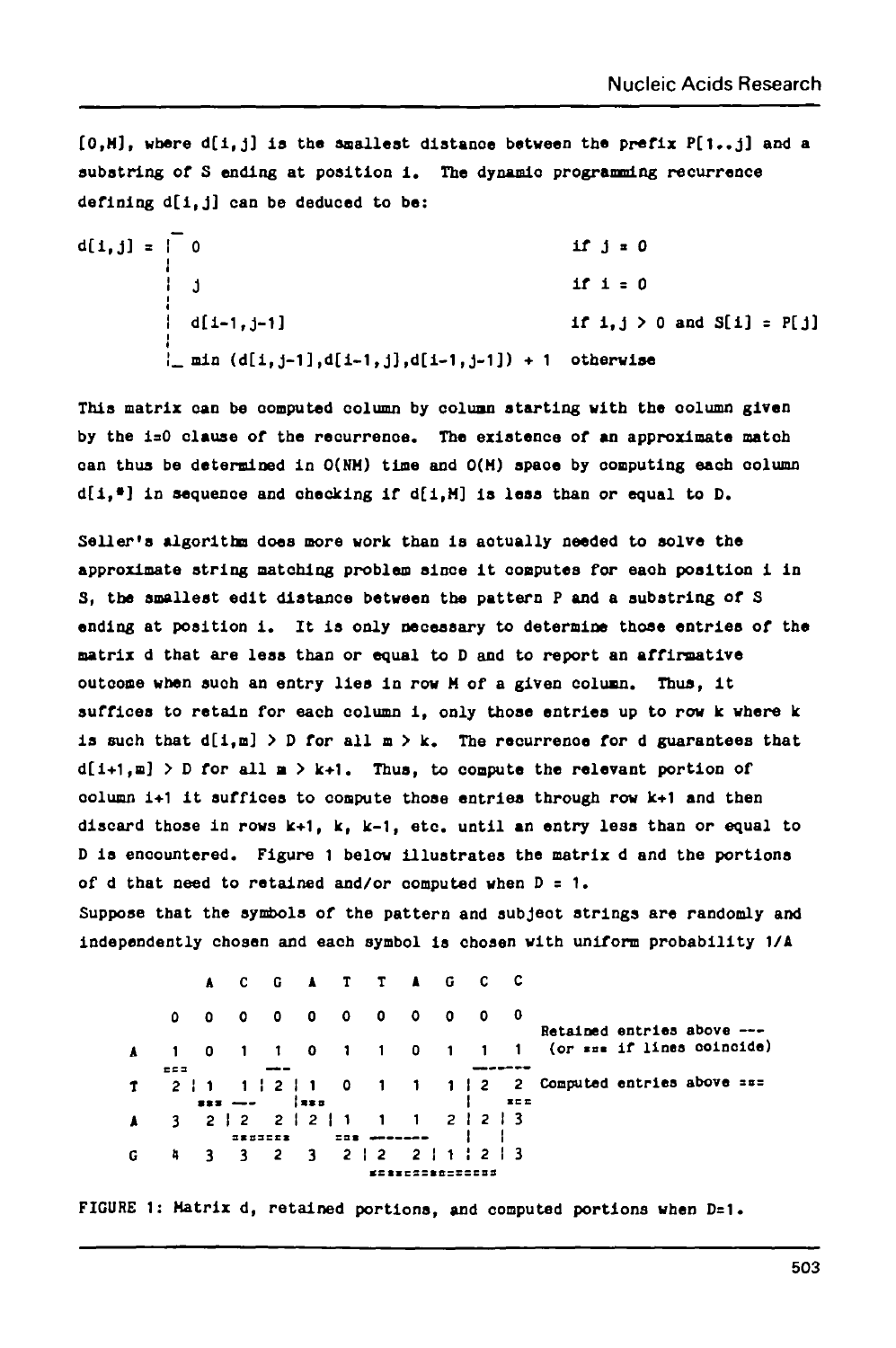where A is the size of the domain alphabet  $(e.g. A = 4$  for DNA and  $A = 20$ **for proteins). The probability that the row m entry of a given column is less than or equal to D, Pr(d[\*,m]<=D), is less than or equal to**

**m+D-k M (Ic-M) Sum k=0 to D [ ( ) ( ) A ] D-k k**

**But since these terms quickly vanish as m grows larger than 0, it follows that the expeoted number of entries computed in each column is 0(D). Thus, the expected performance of the refined algorithm is 0(HD).**

**Simulations were run to determine the exact number of computed items per column for the oases where the alphabet size is four and twenty. For each alphabet alia, 50 experiments were run with D set atO, 1, 2, ... 15, with H » 50, and N = 75000. The subject and pattern sequences were randonly generated as stipulated above. Applying linear regressions to the results determined that on average 1.17+1.55D and x.xx+y.yyD entries per column are computed when A is four and twenty, respectively. Both regressions had a correlation coefficient greater than .9997.**

**To construct an alignment between the pattern and subject when an approximate match is found requires that the computed portions of previous columns be available. However, since the substring of the subject that approximately matches the pattern can have at most W+D symbols (in the case where all changes are deletions of subjeot symbols), it follows that only the moat** recently computed M+D columns need to be kept. Since D<=H, it follows that **only O(M^) space is needed to construct the matches.**

**The software permits a user to individually specify limits on the number of inserts, deletes, and mismatches that can occur in an "acceptable" approximate match. This feature is realixed by finding approximate Batches within a distance threshold equal to the sum of the individual limits. Whenever a match position is found, the software engages in an exhaustive backtracking search for a match that satisfies the specified limits. A particular search path is aborted when any particular limit is exceeded but in general the searoh can be exponential In H. Fortunately, this rarely occurs in practice and the number of such searohes is few as the number of sites of significant homology is small.**

**T. Smith and V. Ralph (personal communication) have written a similar program based on the dynamic program method of Waterman and Smith (15).**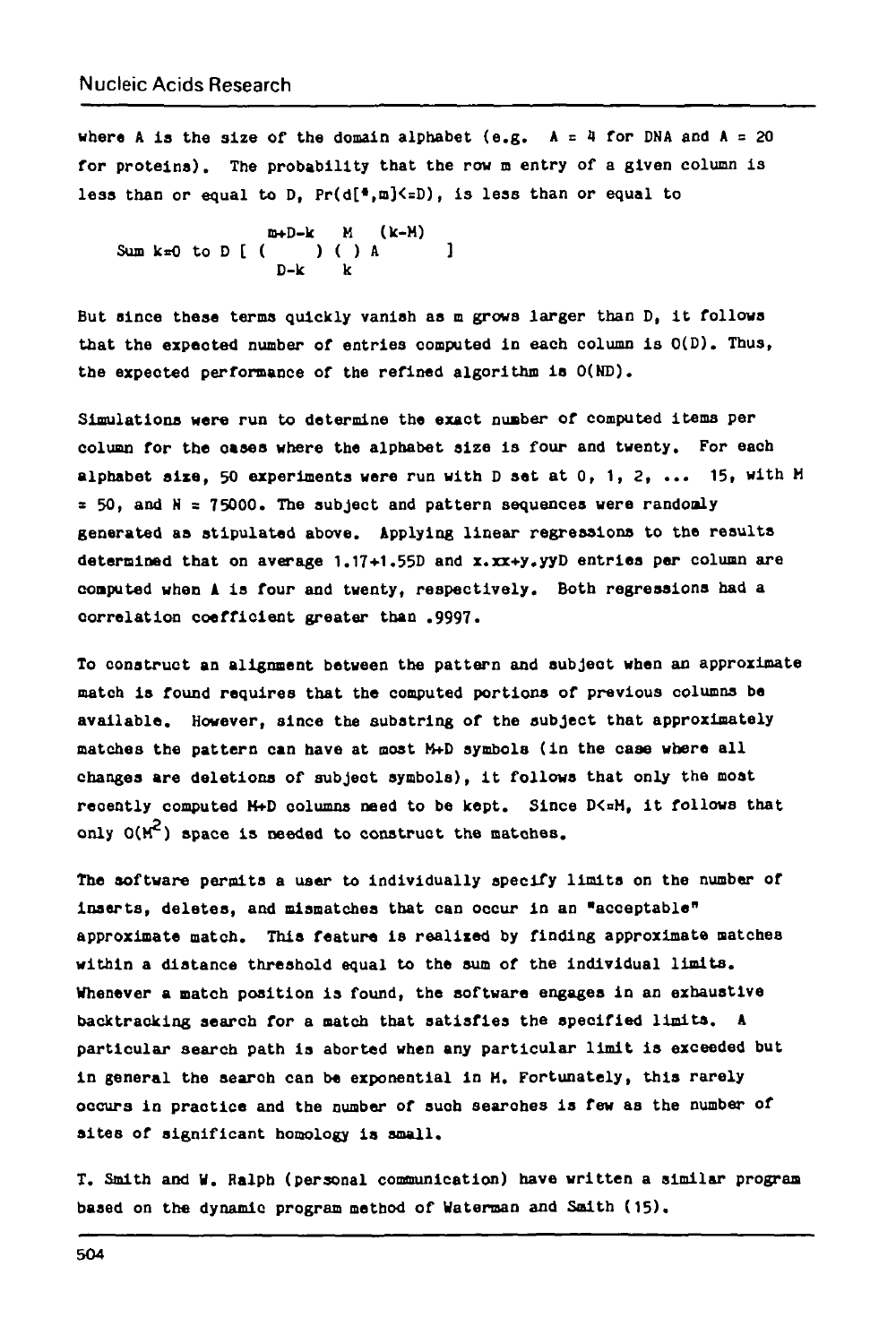#### **EXECUTION OF PROGRAM**

**To use the program, two disk files, the first containing the subject DMA sequence to be searched and the second containing the source DHA pattern are prepared using a text editor.**

# **DMA Sequence Format.**

**The program accepts sequences in the same free format that is used by other programs from this group (see artiole by Mount and Conrad, this volume). Any line with ; or > in the first oolumn is ignored by the program so that suoh lines may be used for comments. Only standard base symbols in the test pattern sequenoe and the large subject sequenoe (A,O,C,T,U) are recognized. Future modifications will inolude the capability to analyse all possible ambiguous base symbols. Text entered by editors that set the parity bit is acceptable. By convention, the sequenoe should read 5' to 3\*. Spaces and tabs may be plaoed anywhere in the sequenoe and lines may be any length.**

### **DMA aeouenoe file handling**

**Prompts by the program request the names of disk files containing the subject and pattern-containing sequences. The sequenoes in these two disk files are loaded from the disk files into the computer aeaory.**

**Seouenoe lonprtb restrictions. A oombined total of 420,000 nucleotides in the two sequenoes can be analyzed on the IBM personal computer with 512 kbytes of memory so that entire viral genomes suoh as that of phage lambda can be searched. The two most important limitations on the size of the sequenoes that can actually be analyzed by the program are: (1) the length of the subject sequenoe can be any value up to the memory capacity of the machine and oannot be less than the length of the test pattern; and, (2) the program is presently set for a pattern-containing sequence not longer than 50 nucleotides, but with a reooapllatlon, this value can readily be set to much larger values without a significant degradation of performance. Also, this pattern sequence may be extracted by the program from a muoh longer sequence that has been loaded into the oomputer memory.**

Analysis of Parts of Sequences. Any portion of the subject and **pattern-containing sequenoes can be analyzed. If only a portion of a sequence is required, a 'no\* response is entered. A prompt for the extent of the sequence to be analyzed then appears. Two numbers representing the first base in the sequenoe to be analyzed and the second are entered. These**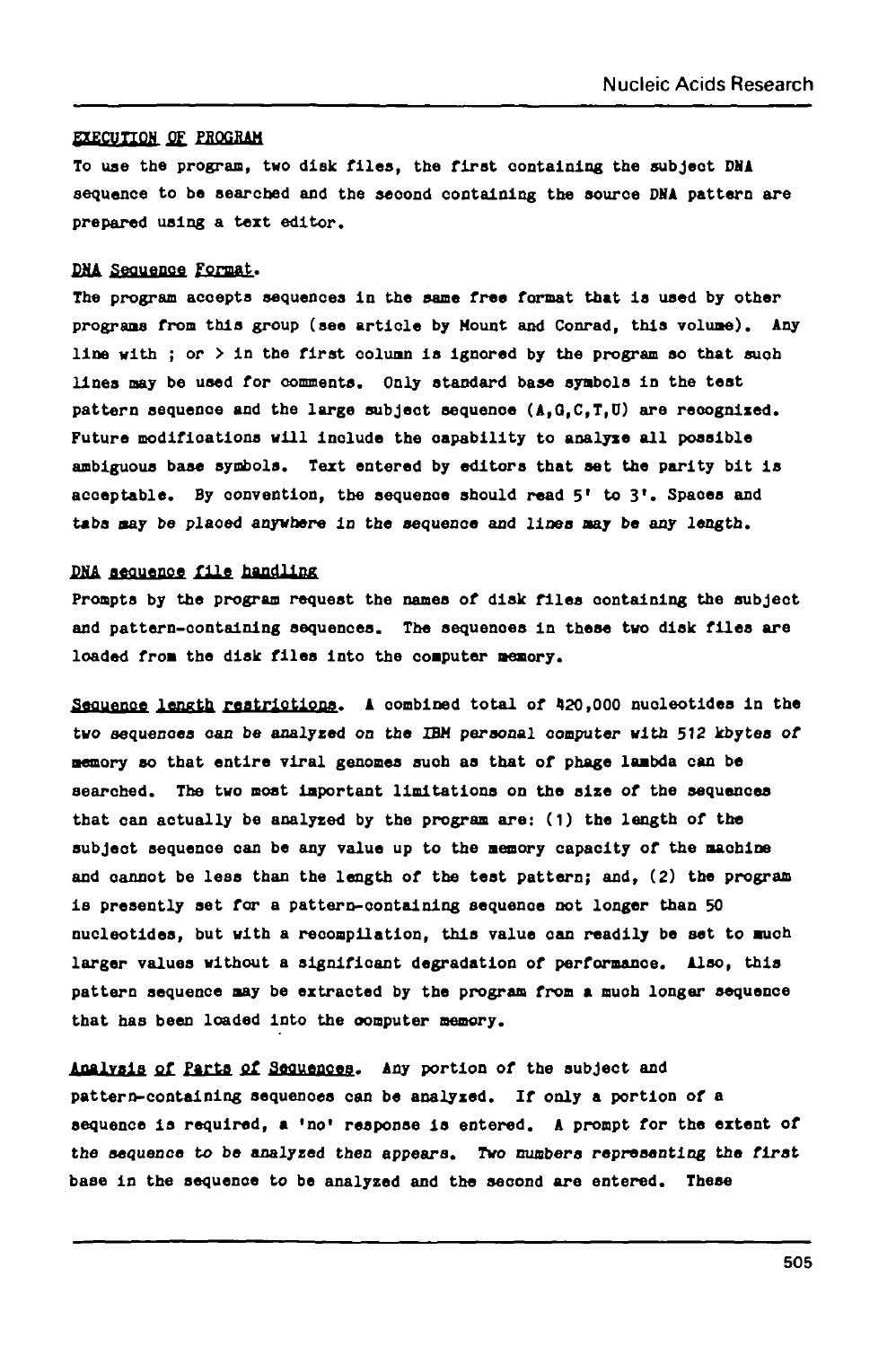**numbers should be separated by one or sor e spaces and the second i s followed by a carriage return.**

### **Data Output Options**

**Several types of data output are possible . The most useful options i s to** send the data to a disk file for later editing or printing. Terminal output **can als o be turned off for faste r output of data to a disk file . Bases can be colored on an IBM color monitor.**

## **TYPES OF ANALYSIS POSSIBLE**

Once the subject and test-pattern sequences have been selected, the maximum **number of allowed mismatches, insertion s and deletions must be decided. In** the presently compiled version, the total number of such variations must not be greater than 30. The program can be recompiled to accomodate larger **values. Two choice s are availabl e for selectin g these numbers. First, the tota l number of miaoatches, insertion s and deletions allowed in the subjec t sequence can be set. In this oase , the program searches for any match with a combination of mismatches, insertion s and deletions which is less than or equal to this number. Alternatively , the maximum number of allowed mismatches, insertion s and deletions can each be se t individually , including the possibilit y that any two of these parameters can be se t to zero . The program wil l then search for matches that satisf y any combination of thes e values. In order to limit the voluminous data output that i s possible , the program list s only one of the possibl e matches at each position where a match i s found. However, other possibl e alignments may be found by varying the mismatch, insertio n and deletion parameters and re-examining the region.**

### **EXAMPLES OF PROGRAM USE**

**In Tables 1 and 2, program data output for the two options described in the above paragraph are shown. In this example, the subject sequence was the complete sequence of E.col i phage lambda of length 48,502 nucleotide s and the** pattern-containing sequence was an operator binding site of length 16 **nucleotide s for LexA protein i n front of the £\*. col l recA gene. Program output was sent to a disk fil e which was then edited and printed using a standard tex t editor . Table 1 display s the output allowing a tota l of 3 mismatches, insertion s and deletions, and Table 2 allowing 5 mismatches, 0 insertions and 0 deletions. The base positions at the beginning and end of the subjec t sequence are shown in the first lin e of output. These numbers** are followed by the number of insertions (Add), deletions (Del) and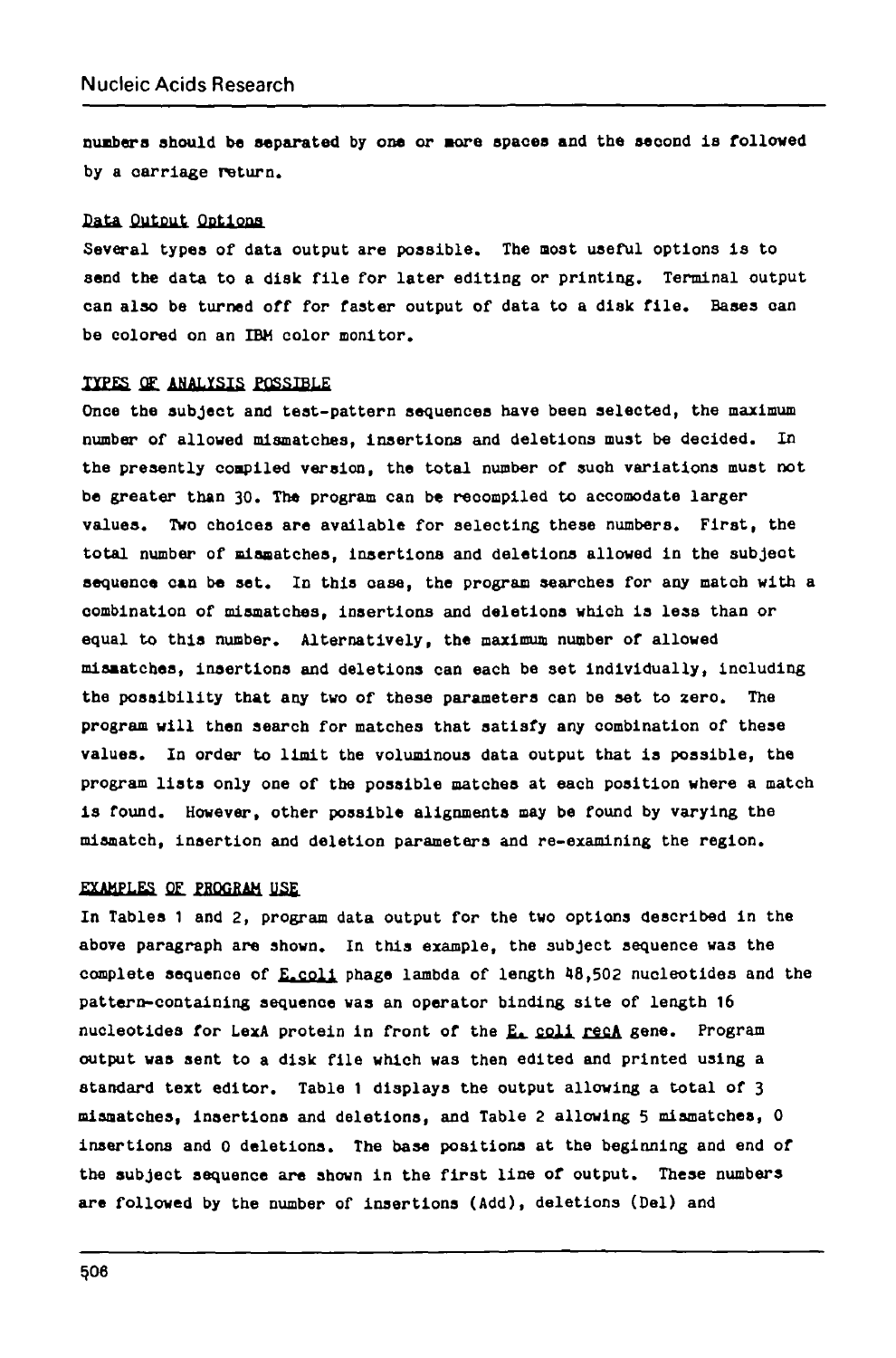**Table 1. Example of program use to search the sequence of phage lambda for olos e matches to a 16 nuoleotide pattern representing a represser binding site . In this case , a tota l number of 3 mismatches, insertions and deletions was specified as the match criterion . All the matches found are shown. See text for explanation of data format.**

> **Hatch at Base Pairs 986-1001 (Addni,Del=1,Chg=1) Subject: CTTTATAGAGCATA-AG Pattern: CTGTAT-GAGCATACAG Hatch at Base Pairs 26733-28746 (Addo2,Del=0,Chg=1) Subject: CTGTAT-AGCTT-CAG • Pattern: CTGTATGAGCATACAG** Match at Base Pairs 31187-31200 (Add\*2, Del=0, Chg=1) **Subject: CT-T-TGTGCATACAG Pattern: CTGTATGAGCATACAG**

**mismatches (Chg) which must be made to the subject sequence to match the pattern. A '- ' in the subjec t sequence on the next lin e indicate s that the addition of a singl e nucleotlde was necessary to achieve a match. A '- ' in the test pattern sequence, shown below in the output, shows that a deletion**

**Table 2 . Example of program use with the number of mismatches, insertions and deletions each speoified separately by the user. These numbers were 5 misaatohes, 0 insertions and 0 deletions. Only 4 of a tota l of 21 matohes are . shown for illustration . The sequenoes were the sane as those described in Table 1.**

> Hatch at Base Pairs 1374-1389 (Add=0,Del=0,Chg=5) **Subjeot: CAGATTGAGCGTGCAG • • • it Pattern: CTGTATGAGCATACAG** Hatch at Base Pairs 19878-19893 (Add=0,Del=0,Chg=5) Subject: GTGTATGAAGATTCAC **• •• • • Pattern: CTGTATOAGCATACAG - Hatch at Base Pairs 36142-36157 (Add«0,Del=0,Chgn5) Subject: CTCTATGAGCTGAAAA t • • i • Pattern: CTGTATGAGCATACAG Hatch at Base Pairs 45962-45977 (AddnO,Del=0,Cng=5) Subject: ATGTATGAGCAGAGTC • i •## Pattern : CTGTATGAGCATACAG**